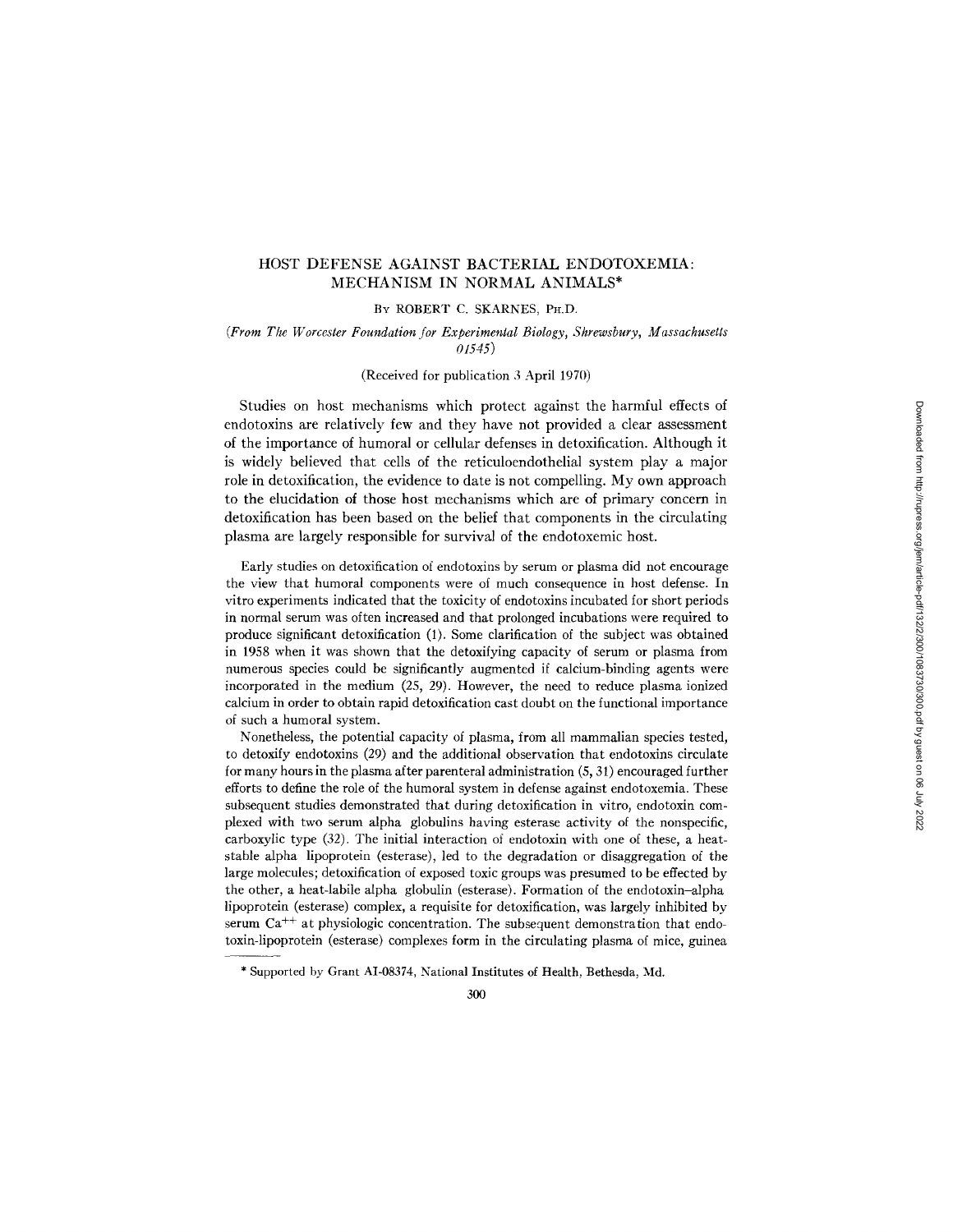pigs, and rabbits (33) implied that the ionized form of plasma calcium decreases and that activation of the humoral detoxifying system does occur in response to a sublethal dose of endotoxin. A substantial fall in plasma total calcium following a lethal dose of endotoxin has been reported (22).

After the recent development of the serum- $Ca^{++}$  electrode, it became feasible to measure relative changes in ionized calcium in fresh serum obtained at various time intervals after injection of endotoxin. The data will show that the concentration of  $Ca<sup>++</sup>$  gradually decreases in postendotoxin serum and that there occurs a concomitant increase in the heat-stable, carboxylic esterase level and a very marked increase in the rate of detoxification of endotoxin.

#### *Materials and Methods*

*Endotoxins*—Endotoxins were prepared from *Escherichia coli*,  $0-111B_4$  (LD<sub>80</sub> = 1 mg/kg in rabbits), and from the Danysz strain of *Salmonella enteritidis* according to Boivin and Mesrobeanu (4). The final preparations were sedimented in an ultracentrifuge to obtain more homogeneous products  $(5, 31)$ . Stock solutions of the pellet fractions were made up to 1 mg/ml in phosphate-buffered saline (pH 7.4). The *E. coli* endotoxin was administered to rabbits to obtain postendotoxin serum; the *S. enteritidis* preparation was used exclusively for assay of detoxification. Antiserum to *S. enteritidis* was raised in both horse and rabbit and combined in appropriate amounts for the immunodiffusion experiments (32).

*Preparation of Pre- and Postendotoxin Sera*-Young adult rabbits weighing 1.7-2.2 kg were immobilized and given a single intravenous dose of  $100 \mu g/kg$  of *E. coli* endotoxin. Blood samples (1.5 ml) were taken by cardiac puncture from each rabbit according to the following schedule: (a) 5 min before endotoxin administration, (b) 15 or 30 min postendotoxin, (c) 1 or 2 hr postendotoxin, (d) 3 or 4 hr postendotoxin, (e) 5 or 6 hr postendotoxin. Each blood sample was put into a 10  $\times$  50 mm tube and immediately covered with mineral oil. Control rabbits were bled according to the same time schedule after an injection of pyrogen-free saline. The blood samples were held at room temperature for 1 1/2 hr before clots were sedimented by light centrifugation. Serum was drawn off with a syringe and needle and transferred under oil to tubes in an ice bath. All procedures described in this report were carried out with serum freshly drawn on the day of the experiment.

*Serum Calcium Ion Measurements--Individual* serum samples were removed from beneath the oil layer with a 1 ml syringe and immediately put into a serum flow-through electrode (Model No. 99-20, Orion Research Inc., Cambridge, Mass.) to measure ionized calcium under essentially anaerobic conditions. Samples of these sera were also examined for esterase content and detoxifying capacity.

*Immunodiffusion Assay for Detoxification--Detoxification* was measured in vitro by an immunodiffusion method (32, 34) and also by a biologic assay employing actinomycin Dtreated mice (23). The immunodiffusion assay is based on the transformation of the slow diffusing, toxic molecules (C antigen) into fast diffusing, nontoxic polysaccharides (A antigen). The disappearance of detectable C antigen precipitation (resulting in maximum A antigen precipitation) is taken as the point of complete detoxification. The validity of this method as an assay for detoxification has been judged against several different biologic assays (24, 27, 30-32).

In all tests for detoxification, care was taken to avoid contact of the serum with air so as to prevent critical changes in pH. The dose of *S. enteritldis* endotoxin (0.02 ml volume) was added to the bottom of small narrow tubes after which the test serum was added and the mixture immediately covered with mineral oil. No buffers or cation-binding agents were added.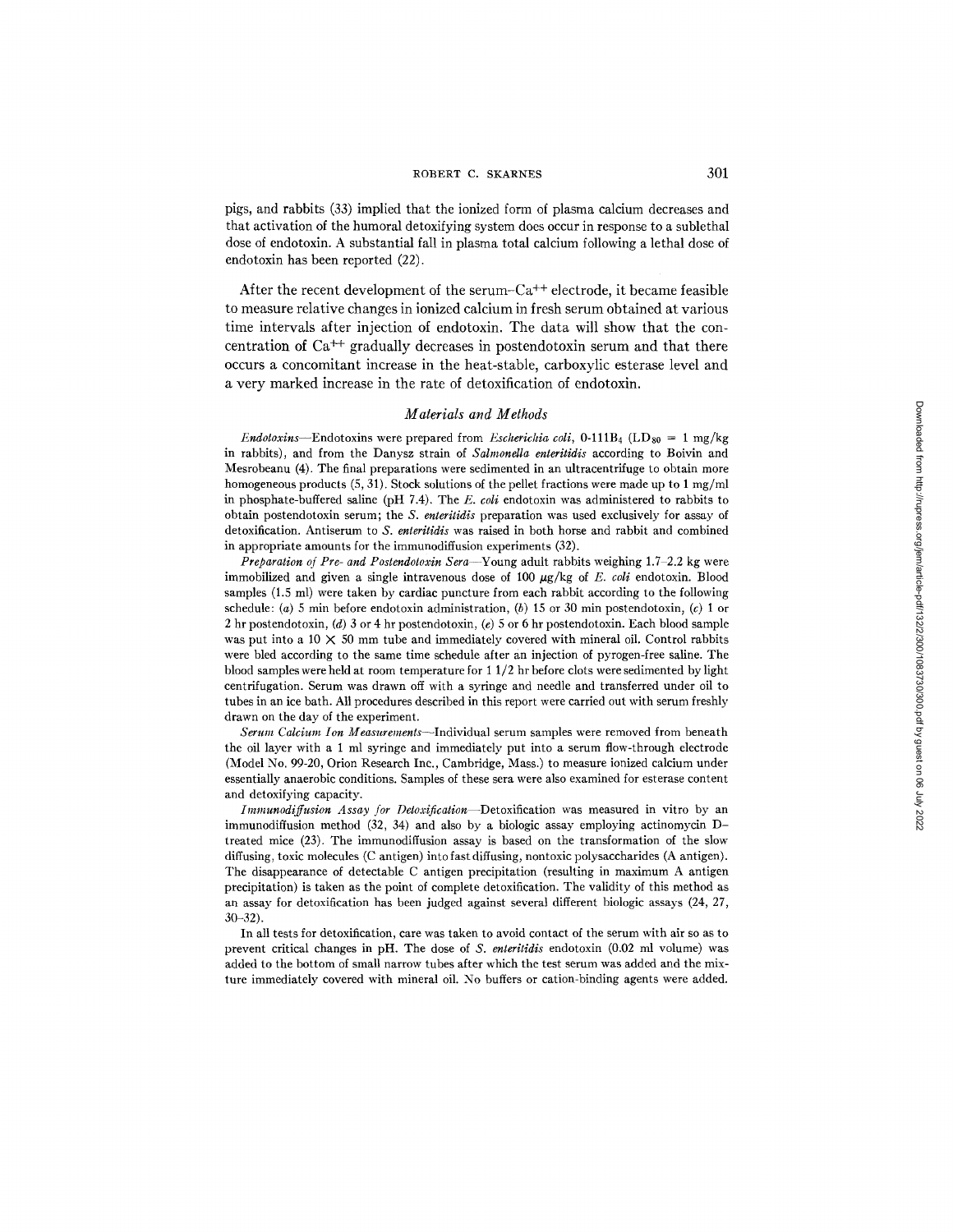The proportions of endotoxin to serum were 25  $\mu$ g/0.4 ml in the immunodiffusion assay and  $1 \mu g/0.1$  ml in the biologic assay. In the former assay, samples of 0.1 ml were removed from incubating mixtures at 10, 30, and 60 min intervals and placed in an ice bath. An appropriate amount of each serum-endotoxin mixture (0.035 ml) was put into agar wells and diffused against the anti-S, *enteritidis* serum. The precipitation patterns were developed in a moist atmosphere at room temperature for a period of 36 hr. The agar patterns were then washed for 24 hr in a constantly stirred bath of buffered saline, rapidly dried, and stained (32, 34).

*Biologic Assay For Detoxification--For* the biologic assay of detoxification, two pools of serum were prepared from pre- and 5 hr postendotoxin bleedings of three rabbits. 6  $\mu$ g of S. *enteritidis* endotoxin were incubated at 37°C (under oil) with 0.6 ml of each of the serum pools. Samples of 0.13 ml were removed from the incubating mixtures after 10, 30, 60, and 120 min and immediately diluted in 2.9 ml of cold saline. An equal volume (3 ml) of actinomycin D in saline was added to each sample before injection into common white mice weighing 27-30 g. Each animal received by intraperitoneal route 0.1  $\mu$ g of endotoxin (5 LD<sub>T<sub>5</sub></sub> doses) and 25  $\mu$ g of actinomycin D in a volume of 0.5 ml. Deaths were recorded during a 36 hr period. Control groups of mice received 1 LD $_{75}$  dose of endotoxin in saline plus actinomycin D or actinomycin D alone.

*Serum Esterase Determination--Esterase* levels were determined on pre- and postendotoxin serum samples which had been heated at 60°C for 25 min. Undiluted heated serum (0.12 ml) was added to standard cuvettes; this was followed by 2.5 ml of a saturated, filtered solution of betanephthyl acetate in 0.1 M phosphate buffer (pH 7.4). Diisopropylphosphofluoridate (DFP)<sup>1</sup> at a final concentration of  $2 \times 10^{-4}$  M was present in the substrate solution. The release of betanaphthol was measured spectrophotometrically at  $328 \text{ m}\mu$ . Generally, zero order kinetics prevailed during 3-9 min of incubation at room temperature and the data given in Fig.  $7$  was compiled from the  $3$  to  $6$  min interval.

*Acrylamide Disc Electrophoresis--Acrylamide* gel electrophoresis (19) was carried out with 100  $\mu$ l samples of pre- and 5 hr postendotoxin sera. Both fresh and heated (60°C for 25 min) samples were run at pH 8.4 during 105 min at 300 v, after which the gels were removed from the glass tubing. Bands with esterase activity were identified by incubating the gels for 40 min in saturated substrate with DFP, prepared as described above. Gels were rinsed free of substrate and immersed in a solution of diazo blue for 5 min to develop the blue-violet azo dye complex. After a final rinse, the gels were immersed in a solution of  $3\%$  acetic acid.

#### RESULTS

*Calcium Ion Shift in Postendotoxin Serum--Previous* results, showing that endotoxin-lipoprotein (esterase) complexes form in the circulating plasma of experimental animals implied that ionized calcium levels decrease following endotoxin administration (33).

To establish this point, experiments were designed to measure serum  $Ca^{++}$ at several time intervals after injection of endotoxin. These measurements showed that after the 1st hr postendotoxin a gradual decrease in  $[Ca^{++}]$ occurred (Fig. 1). The maximum postendotoxin decrements in  $[Ca^{++}]$  for individual animals ranged from  $-0.9$  mv to  $-2.1$  mv with an average maximum decrease of  $-1.3$  my which represents a 10 or 12% drop in ionized calcium

<sup>&</sup>lt;sup>1</sup> Abbreviations used in this paper: DFP, diisopropylphosphofluoridate; RES, reticuloendothelial system.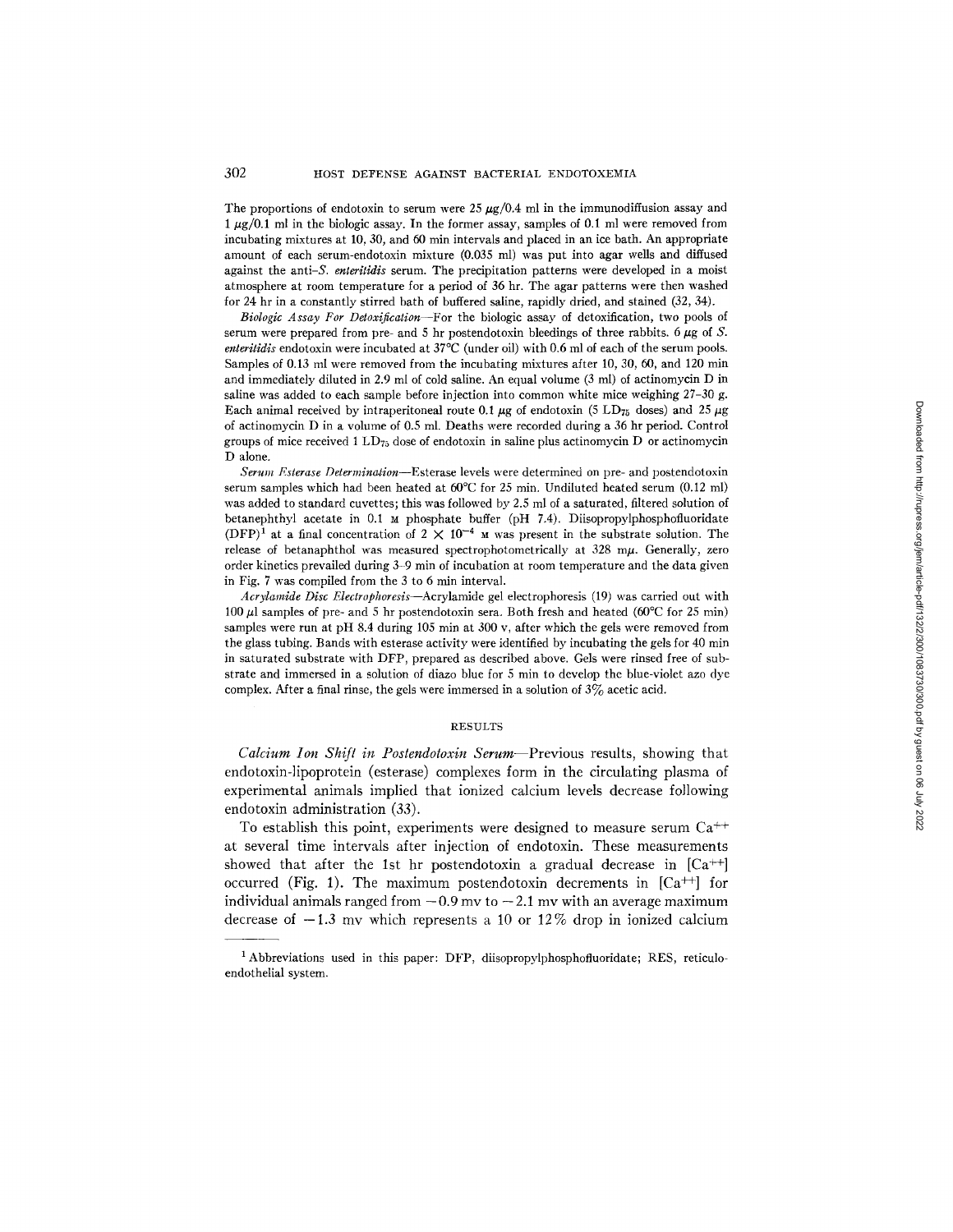(17). These decrements are expressed in millivolts since only relative changes were sought. However, by interpolation from a standard calcium ion curve, the average maximum decrease represents a downward shift from  $1.30 \times 10^{-3}$  to  $0.95 \times 10^{-3}$  M Ca<sup>++</sup>. No measurements were made between 6 and 20 hr postendotoxin but in 9 of the 13 rabbits,  $[Ca^{++}]$  was measured on the following day, i.e., 22-24 hr postendotoxin. By this time the ionized calcium had returned to preendotoxin levels.

*Detoxifying Capacity of Postendotoxin Serum--According* to earlier in vitro studies (25, 29), a decrease in serum Ca<sup>++</sup> produces an increase in the rate of detoxification of endotoxin. Therefore, the observed in vivo calcium ion de-



FIG. 1. Average decrease in ionized calcium levels in serum following intravenous administration of 100  $\mu$ g/kg *E. coli* endotoxin to 13 rabbits. The control group of seven rabbits received sterile physiologic saline.

crease should signify an increase in the endotoxin-detoxifying rate of postendotoxin serum. A time study was carried out to demonstrate this point utilizing the immunodiffusion assay to measure detoxification. From Fig. 2 it is seen that detoxification was incomplete throughout a 60 min incubation period in both pre- and 2 hr postendotoxin sera. Weak precipitation of C antigen was apparent in 4 hr postendotoxin serum after a 10 min incubation  $\rm (arrow)$  but detoxification was complete after 30 or 60 min, as judged by the absence of C antigen and by the maximum precipitation of A antigen. Detoxification was complete within 10 min in the 5 hr postendotoxin serum.

This result is in good agreement with the apparent detoxification rate observed in vivo in the circulating plasma of mice which have received  $^{51}Cr$ -labeled endotoxin (Fig. 3). In this immunodiffusion pattern it is seen that little change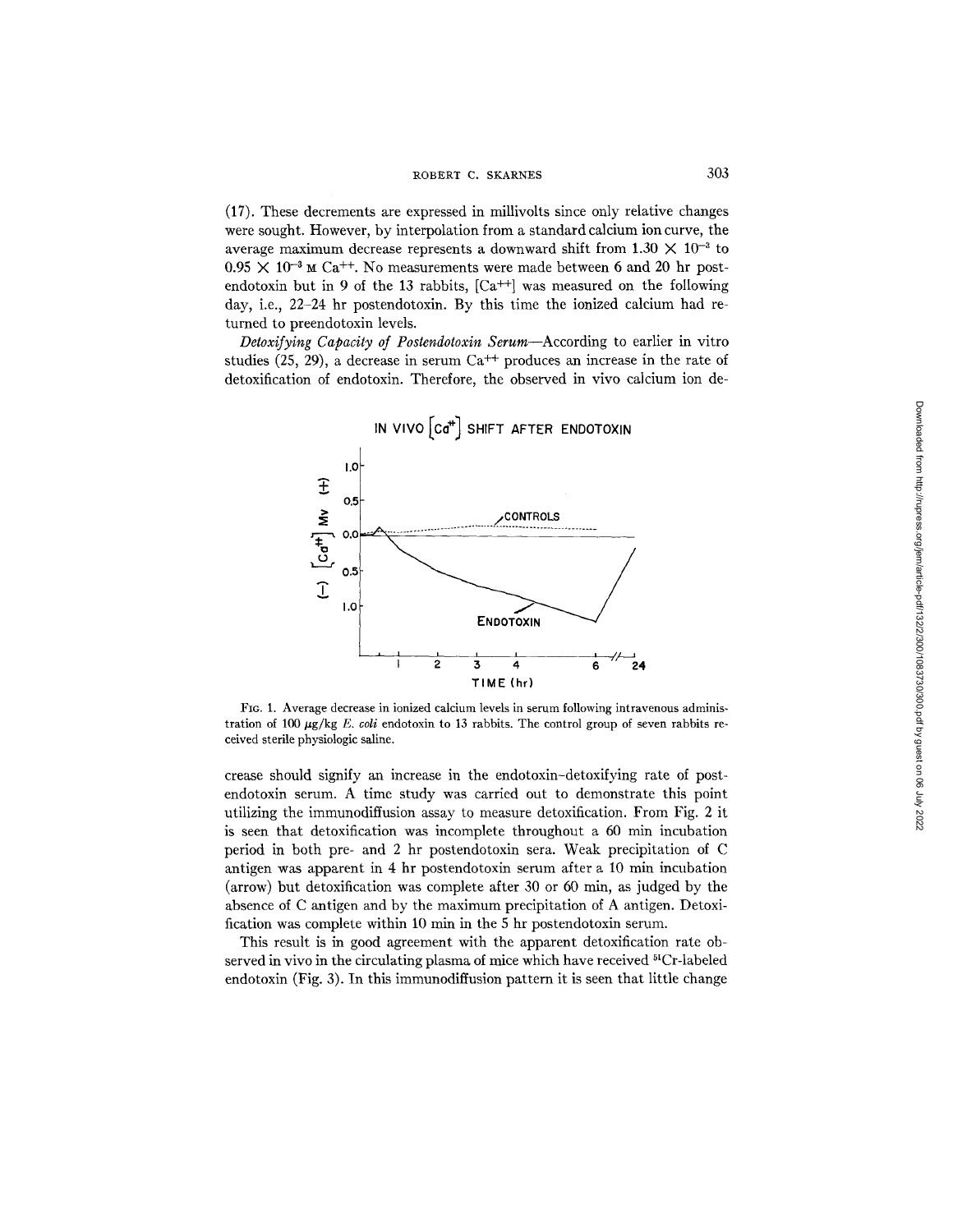is evident in the amount of labeled, slow diffusing C antigen at 10 min to 1 hr postendotoxin, but that at 3 and 5 hr postendotoxin the amount of precipitable C antigen all but disappears. This apparent increase in the in vivo rate of detoxification between 1 and 3 hr postendotoxin was also observed in rabbits



Fio. 2. A time study of the in vitro detoxification of endotoxin by pre- and postendotoxin serum. *S. enteritidis* endotoxin (25  $\mu$ g) was incubated under oil for 10, 30, or 60 min with 0.4 ml of each serum sample. Each well in the immunodiffusion pattern received 0.035 ml of the indicated incubation mixture containing  $2 \mu g$  of endotoxin; wells labeled S received  $2 \mu g$  of endotoxin incubated in buffered saline (pH 7.4) for 10 or 60 min. Anti-S. enteritidis serum was put into the elongate troughs in this and all other immunodiffusion systems. The agar patterns were washed, dried, and stained with azocarmine (32).

but the proportion of endotoxin to total plasma volume in this species made it difficult to obtain well marked radioautographs.

Pre- and 5 hr postendotoxin serum pools were prepared from a group of three rabbits in order to compare the detoxifying capacity of each pool by both immunodiffusion and biologic assay. The immunodiffusion pattern in Fig. 4 showed that detoxification by postendotoxin serum was achieved within 10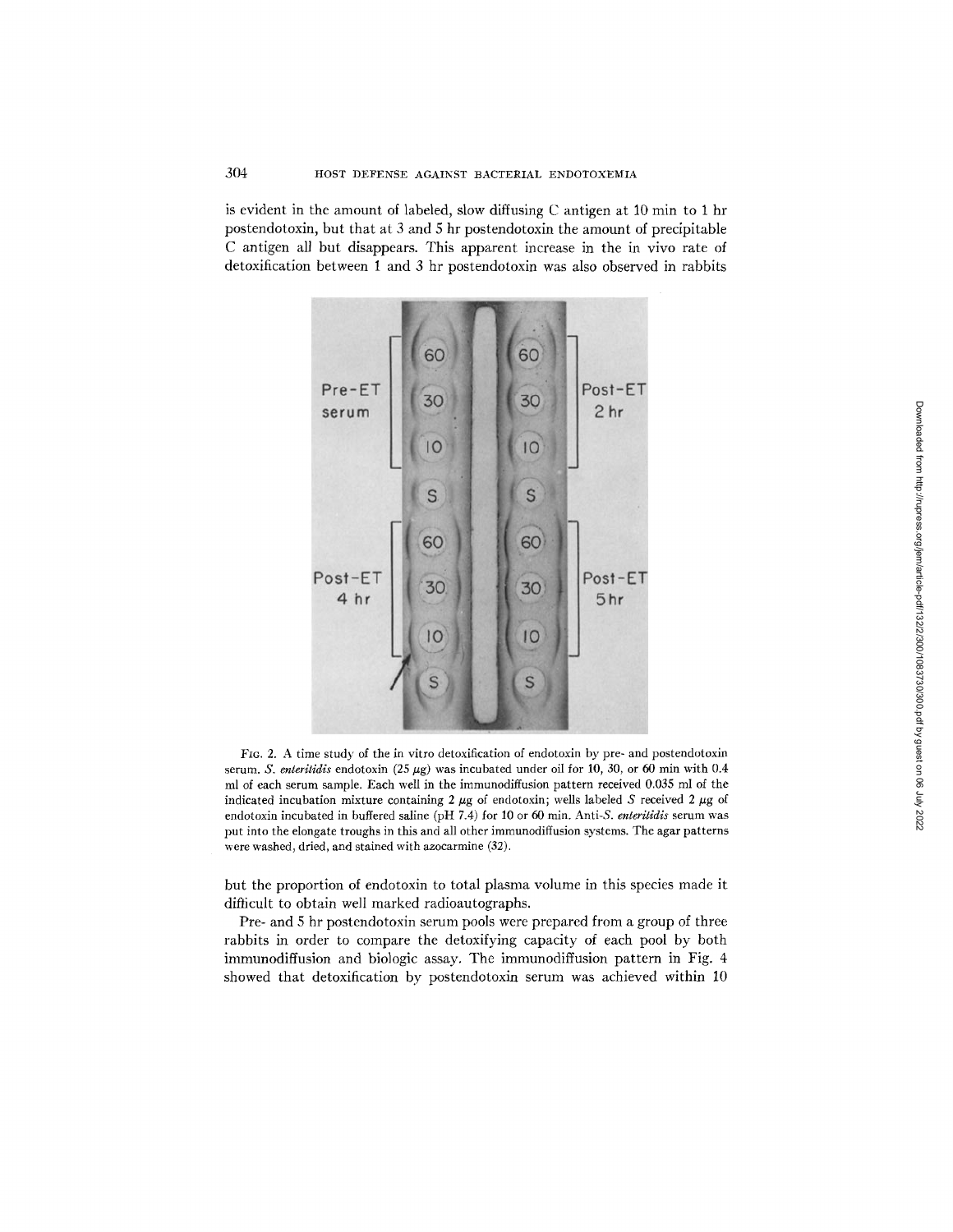ROBERT C. SKARNES 305



FIG. 3. Radioautographs of immunodiffusion patterns showing the rate of disappearance of 51Cr-labeled C antigen precipitation from the circulating plasma of mice that received by intravenous injection either 25 or 50  $\mu$ g of  ${}^{51}Cr-S$ . *enteritidis* endotoxin. Details of the methods employed for labeling of endotoxin, collection of plasma, and preparation of radioautographs have been published elsewhere (5). Each of the two patterns represents a separate experiment in which plasma pools from groups of five mice were collected at the indicated time intervals postendotoxin. Each well received 0.2 ml aliquots of heparinized plasma; anti-endotoxin serum was added to troughs on both sides of the circular wells.



Fro. 4. Immunoprecipitation of *S. enteritidis* endotoxin following anaerobic incubation with pooled rabbit sera collected before and 5 hr after administration of *E. coli* endotoxin. Numbers in wells denote in vitro periods (in minutes) of incubation. The proportion of endotoxin to serum in this and all subsequent patterns were as given in Fig. 2, i.e.,  $2 \mu$ g endotoxin in each well.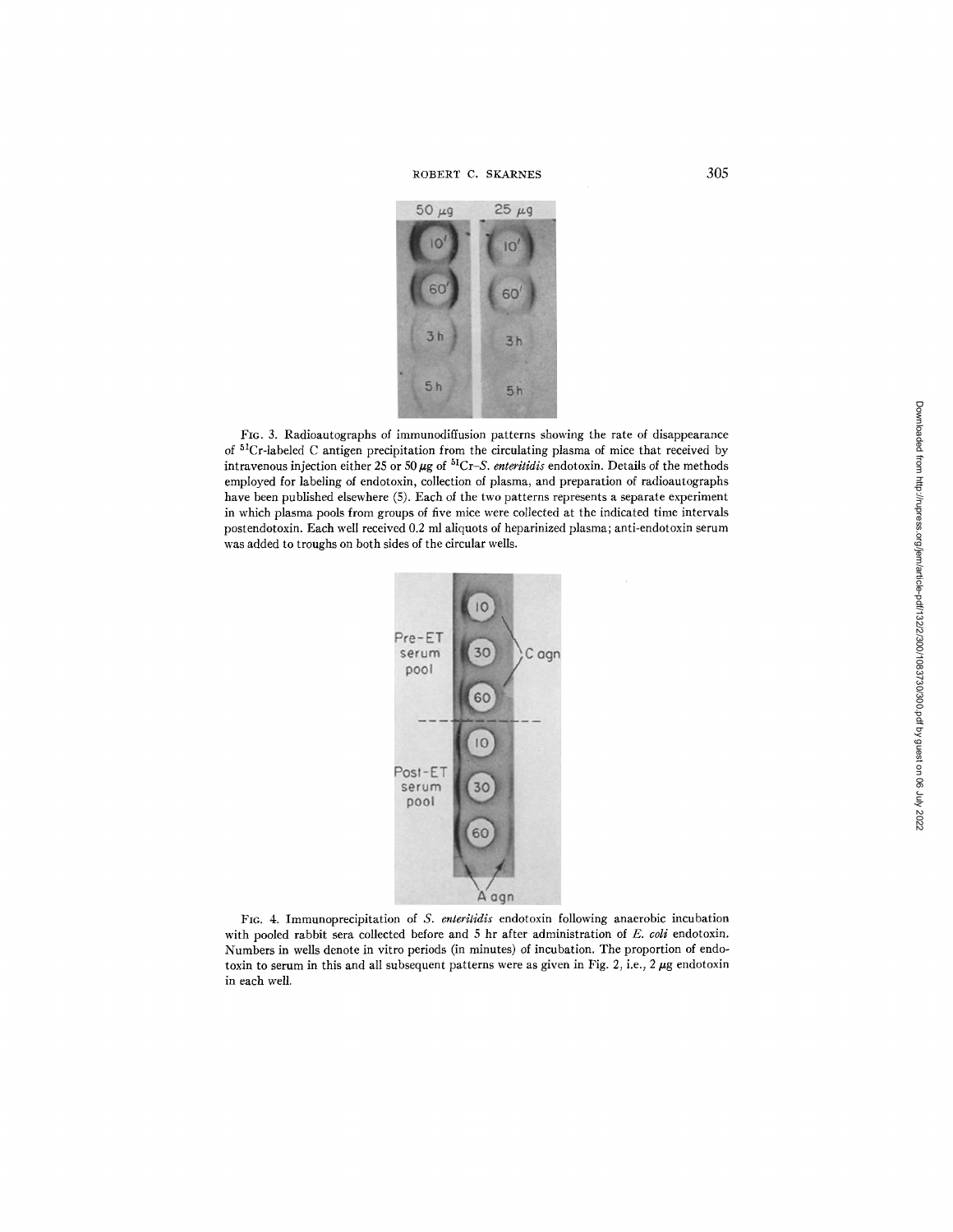min while the pre-endotoxin pool produced only a partial detoxification after 60 min of incubation. This difference in rate of detoxification was more strikingly demonstrated in the biologic assay (Table I). Whereas the immunodiffusion method revealed a greater than sixfold increase in the detoxifying rate

| Group | Incubation time | Incubation of S. enteritidis endotoxint in |                         |         |
|-------|-----------------|--------------------------------------------|-------------------------|---------|
|       |                 | Preendotoxin serum                         | Post<br>endotoxin serum | saline  |
|       | min             |                                            |                         |         |
|       | 10              | 8/10                                       | 0/10                    |         |
| 2     | 30              | 7/10                                       | 0/10                    |         |
|       | 60              | 7/10                                       | 0/10                    |         |
|       | 120             | 3/10                                       | 0/10                    |         |
|       | 120             |                                            |                         | 10/13\$ |

TABLE I *Detoxijying Capacity\* of Pre- and 5 hr Post-Endotoxin Serum* 

An additional control group of 10 mice received 25  $\mu$ g of actinomycin D alone; no deaths occurred.

\* No. of animals dead/total No. injected.

 $\ddagger$  Each mouse in groups 1-4 received 0.1  $\mu$ g of endotoxin (equivalent to 5 LD<sub>75</sub> doses) plus 25  $\mu$ g of actinomycin D.

§ Endotoxin control group: each mouse received 0.02  $\mu$ g of endotoxin (1 LD<sub>75</sub> dose) plus 25  $\mu$ g of actinomycin D.



FIG. 5. Sudan black staining of immunoprecipitation pattern (33) to demonstrate the complexing of endotoxin with lipoprotein during in vitro incubation with rabbit serum collected before and 5 hr after injection of *E. coli* endotoxin. The bands of precipitation are stained deep blue.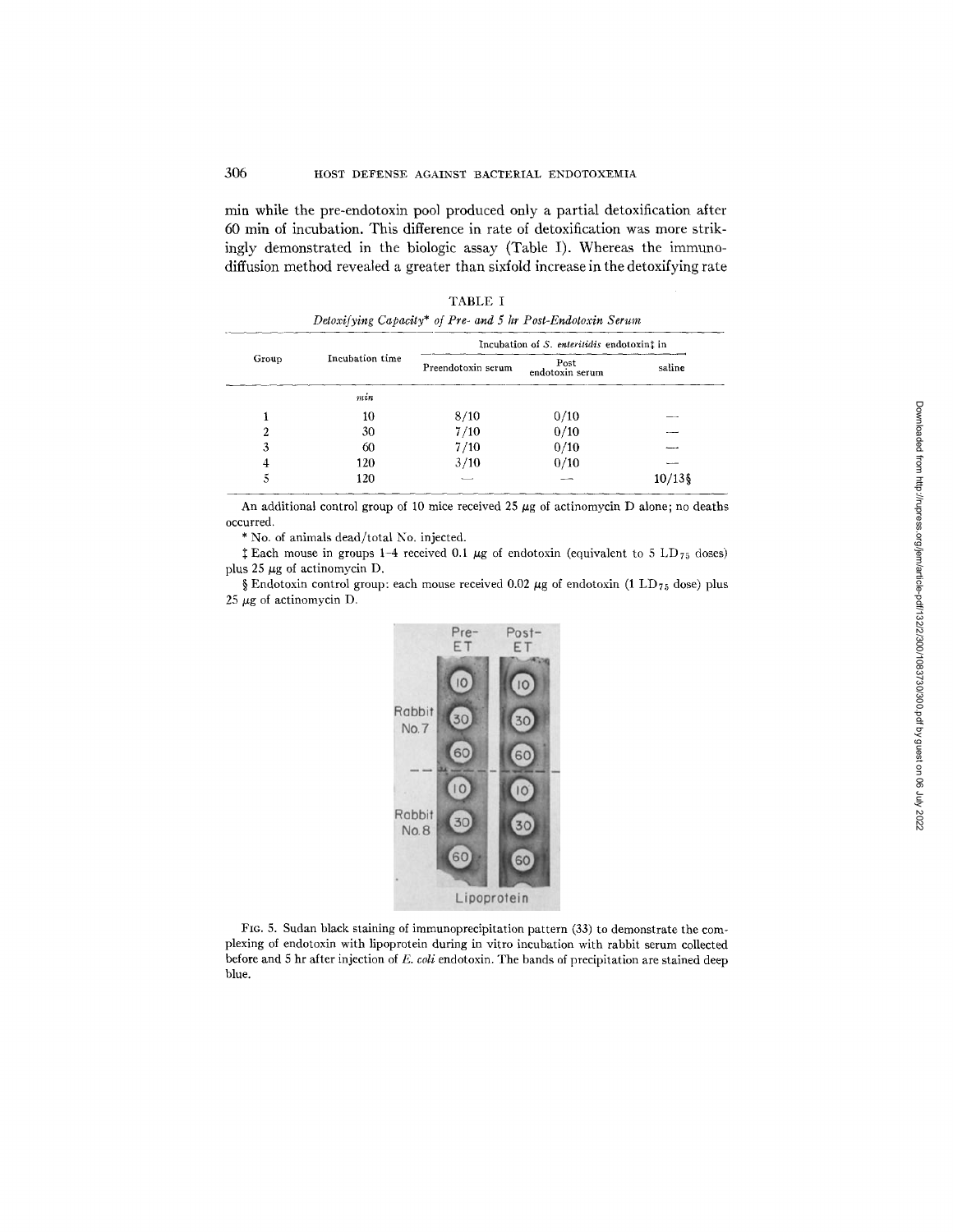of postendotoxin serum, the more sensitive biologic method showed this difference to be greater than twelvefold. The effect of a smaller initial dose of endotoxin (10  $\mu$ g/kg) on the detoxifying capacity of postendotoxin serum was examined in a group of six normal rabbits. In five of the animals an important but somewhat less striking increase in detoxifying rate was obtained in serum collected 5 hr postendotoxin, detoxification being complete within 30 (3/5) or 60 min (2/5).

*Endotoxin-Lipoprotein (Esterase) Complex in Postendotoxin Serum--The* in vivo interaction of endotoxin with a plasma lipoprotein (esterase) has been



FIG. 6. Demonstration of esterase activity on precipitated endotoxin (33) following in vitro incubation with pre- and 5 hr postendotoxin sera. The precipitation bands are colored violet-blue by the formation of the azo dye complex.

shown to increase in intensity during a 6 hr period following endotoxin administration (33). The immunodiffusion patterns in Figs. 5 and 6 show that this interaction was also intensified upon incubation of endotoxin in vitro in 5 hr postendotoxin serum.

It was first thought that the increased rate of detoxification of endotoxin by postendotoxin serum was due solely to reduced  $[Ca^{++}]$ . To determine if this was so, the concentration of  $Ca^{++}$  in preendotoxin serum was reduced with sodium citrate to the same level as that attained in vivo in 5 hr postendotoxin serum, i.e., to give a decrement of  $-1.3$  mv with the calcium ion electrode. Endotoxin was incubated with this serum as described in the Materials and Methods section and although the rate of detoxification was increased, it did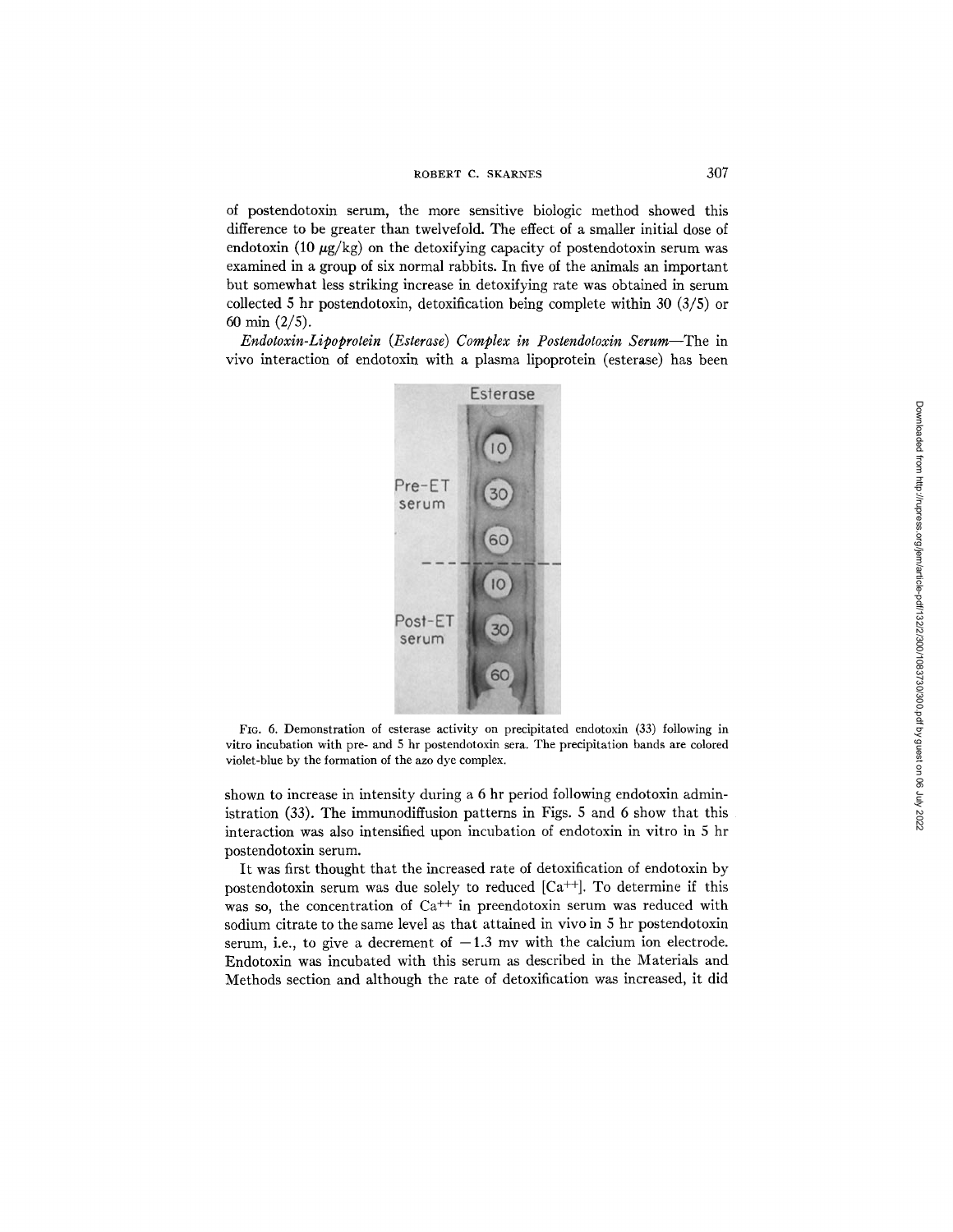not approach the rate observed in 5 hr postendotoxin serum. The addition of greater amounts of citrate to preendotoxin serum further increased the detoxifying rate but not to the degree attained in postendotoxin serum. This implied that in addition to reduced  $[Ca^{++}]$ , something more was required to account for the very rapid rate of detoxification observed in serum collected 5 hr postendotoxin.

*Increase in Esterase Levels in Postendotoxin Serum--A* series of experiments was done to determine changes in serum esterase levels after injection of



FIG. 7. Heat-stable, DFP-resistant esterase levels in pre- and postendotoxin serum. All serum samples were heated 25 min at 60°C prior to measurement of esterase activity in 0.12 ml of undiluted serum. The final concentration of DFP was  $2 \times 10^4$  M.

Black bars indicate esterase levels in preendotoxin serum. White bars indicate esterase levels in postendotoxin serum. Figures in parentheses denote relative increases in postendotoxin esterase levels in individual rabbits; the average postendotoxin increase was 3.1 times the preendotoxin level.

endotoxin. Fresh samples of pre- and 5 hr postendotoxin sera were diluted 1:20 with saline and 0.18 ml amounts were incubated with betanaphthyl acetate in the absence and presence of DFP  $(2 \times 10^{-4} \text{ m})$ . Not surprisingly, these tests showed no significant differences in esterase levels in pre- and postendotoxin serum samples. Sera were then heated at  $60^{\circ}$ C for 25 min and tested undiluted for esterase activity in the presence of DFP. The results of these tests are shown in Fig. 7 and it is seen that a threefold increase in the heatstable, DFP-resistant esterase level takes place in postendotoxin sara. A few rabbits were bled 1  $1/2$  hr postendotoxin and their sera tested for heat-stable esterase activity but no increases were apparent at this time.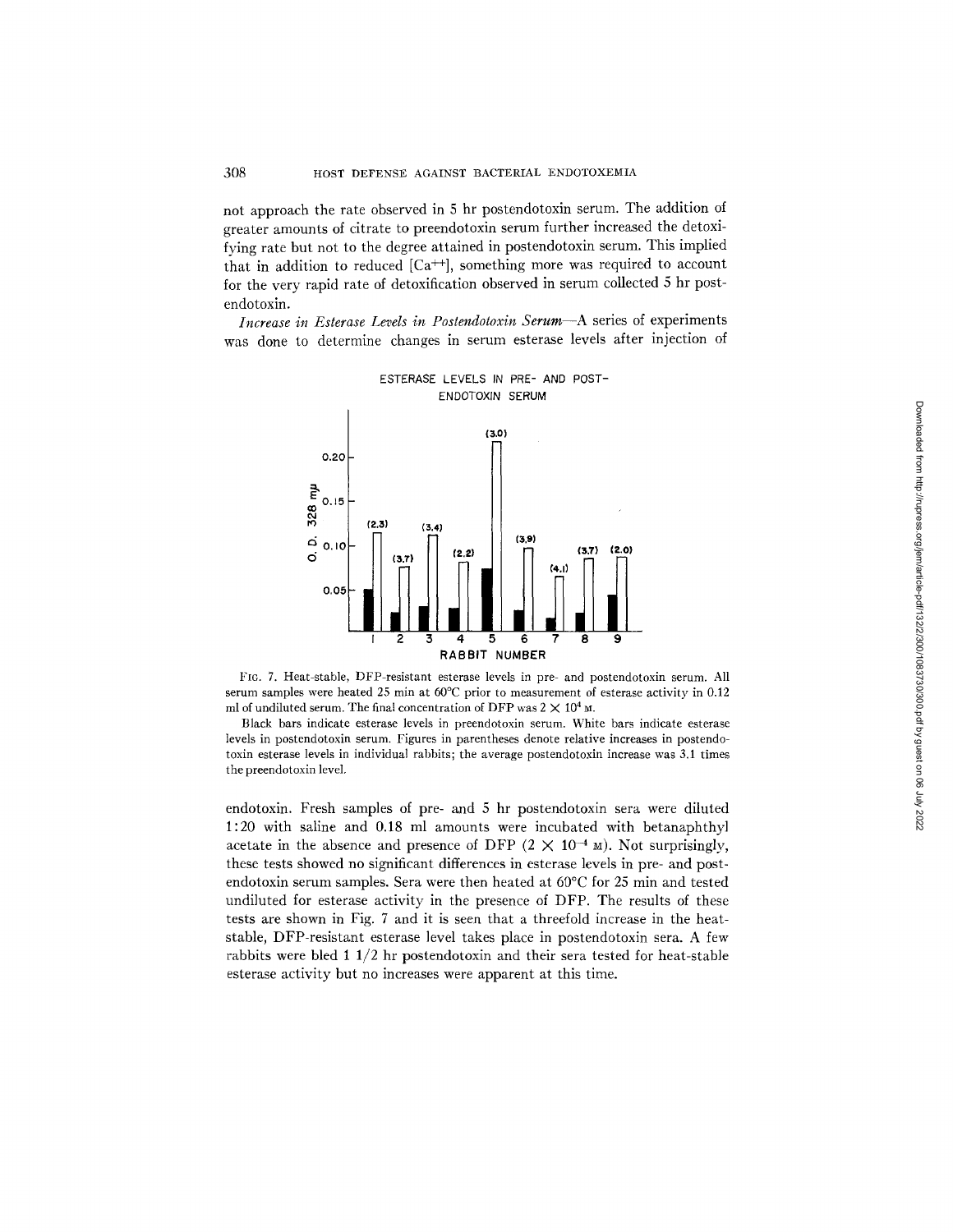Acrylamide disc electrophoresis of heated samples of pre- and postendotoxin sera revealed that most of the increased esterase (DFP-resistant) was associated with the albumin-alpha<sub>1</sub> globulin region of postendotoxin serum (Fig. 8). However, attempts to demonstrate anincrease in the alpha<sub>1</sub> lipoprotein (esterase) which migrates in the same region were not successful since the limited uptake of fat dyes in this gel medium did not allow for meaningful comparisons between pre- and postendotoxin sera. Acrylamide gel electrophoresis of fresh sera did



FIG. 8. Acrylamide disc electrophoresis of rabbit serum showing increase in heat-stable, DFP-resistant esterase in the albumin-alpha<sub>1</sub> globulin region (arrows) in 5 hr postendotoxin serum.

not indicate any significant increases in heat-labile, DFP-resistant esterase activity in the albumin-alpha globulin region of postendotoxin serum.

## DISCUSSION

Most efforts to determine the in vivo localization of endotoxins and, by inference, tissue sites of detoxification are based on the distribution of radioactive labels following the parenteral injection of labeled endotoxins. These and other studies utilizing the fluorescent antibody technique have led to the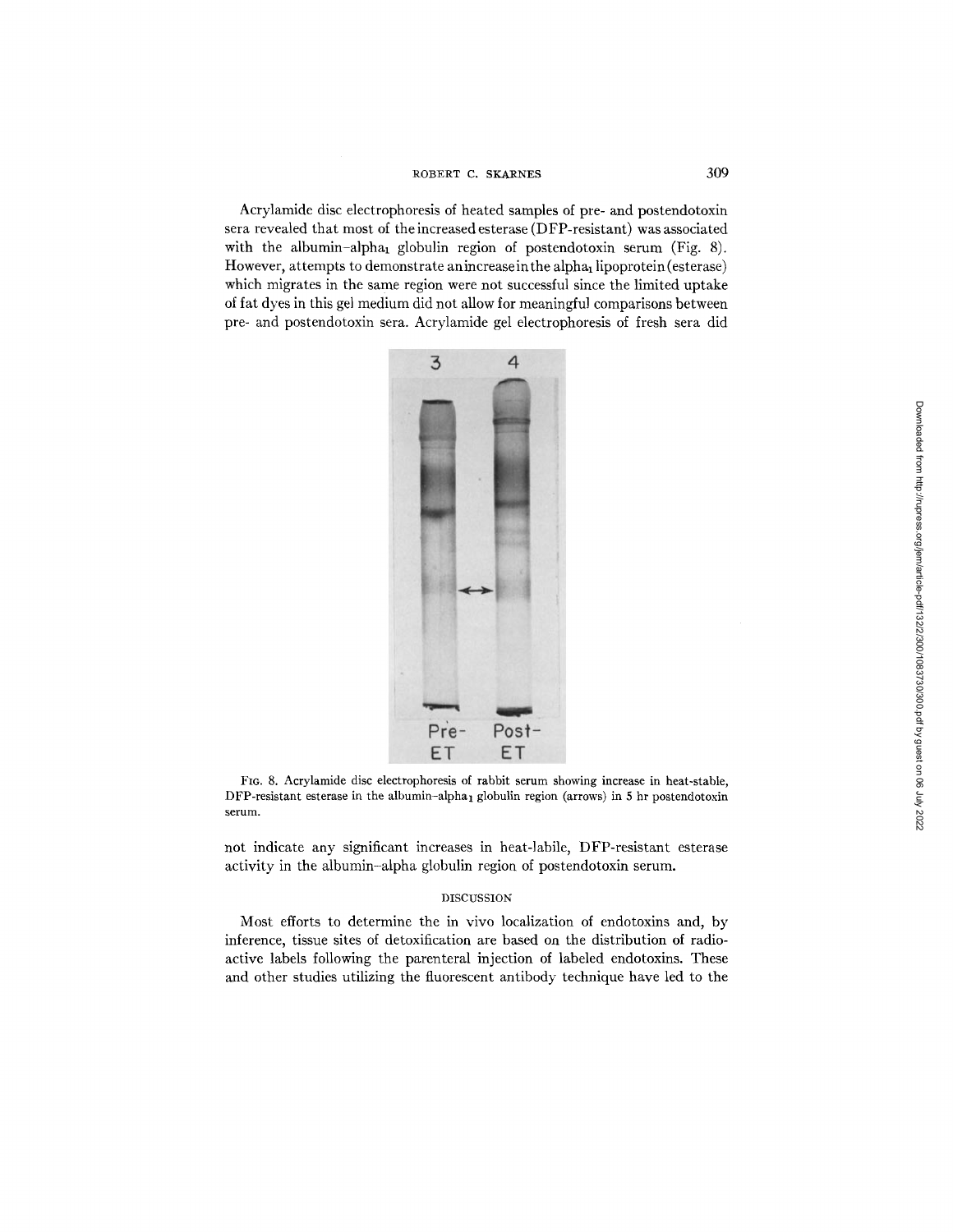#### 310 HOST DEFENSE AGAINST BACTERIAL ENDOTOXEMIA

general view that detoxification takes place in cells of the reticuloendothelial system (RES). However, since none of these methods alone is capable of distinguishing between toxic and nontoxic moieties of endotoxic preparations, such results cannot be properly evaluated. The finding of nontoxic polysaccharide fragments of endotoxin in the urine of animals receiving sublethal doses (5), implies that the in vivo distribution of nontoxic moieties is ubiquitous and surely not indicative of actual sites of detoxification.

More definitive data on the in vivo distribution of sublethal doses of endotoxin have been obtained with a <sup>51</sup>chromate-labeled endotoxin studied in conjunction with immunologic and biologic tests (5, *6,* 31). These results showed that whereas the presence of label and immunoprecipitability of endotoxin were affirmed in several sites, toxicity could be demonstrated only in the circulating plasma. It was also established that modest doses of endotoxin are not cleared rapidly from the circulation but that they continue to circulate for at least 6 hr in toxic form and for at least 24 hr as nontoxic moieties. This observation, in itself, provided a strong argument against an important role for the RES in the uptake and detoxifieation of circulating endotoxins. Rather, the observed persistence of endotoxin in plasma suggested that detoxification takes place in the vascular compartment. Immunodiffusion patterns of plasma samples taken from animals subsequent to injection of endotoxin (5) have shown that there occurs in the circulating plasma a gradual disappearance of the large, toxic molecules (C antigen) and an appearance of fast diffusing, nontoxic fragments (A antigen). This same transformation also had been observed during incubation of endotoxin with serum or plasma in vitro but only under conditions which resulted in detoxification (30, 31). These observations gave impetus to the view that the humoral system represented an important host mechanism of defense against endotoxemia and prompted efforts to identify the enzyme(s) concerned.

The fractionation of human serum on DEAE cellulose resulted in the separation of an alpha globulin fraction which could degrade but not detoxify the large endotoxin molecules (31). The degradation or disaggregation gave rise to a preparation which was more toxic than the original undegraded endotoxin. The alpha globulin fraction was stable to heating and its degrading action was inhibited by calcium; the observation of which led to the definition of detoxification as a two-stage reaction, initial degradation followed by detoxifieation of exposed toxic groups.

Further chromatographic work led to the separation of a potent detoxifying fraction  $(32)$  containing two alpha<sub>1</sub> globulins shown to interact with endotoxin: a lipoprotein which was responsible for initial degradation and a second heat-labile globulin presumed to be responsible for eventual detoxification. Both proteins exhibited esterase activity of the nonspecific or organophosphate-resistant type. It was found that the  $Ca<sup>++</sup>$  inhibition of detoxification was due to a blocking of the initial interaction between endotoxin and the alpha<sub>1</sub> lipoprotein (esterase), thus preventing degradation. The subsequent demonstration that endotoxin-lipoprotein (esterase) complexes formed in the circulating plasma of experimental animals (33) furnished indirect evidence that ionized calcium decreases in the endotoxemic host and that the humoral system can be activated in vivo.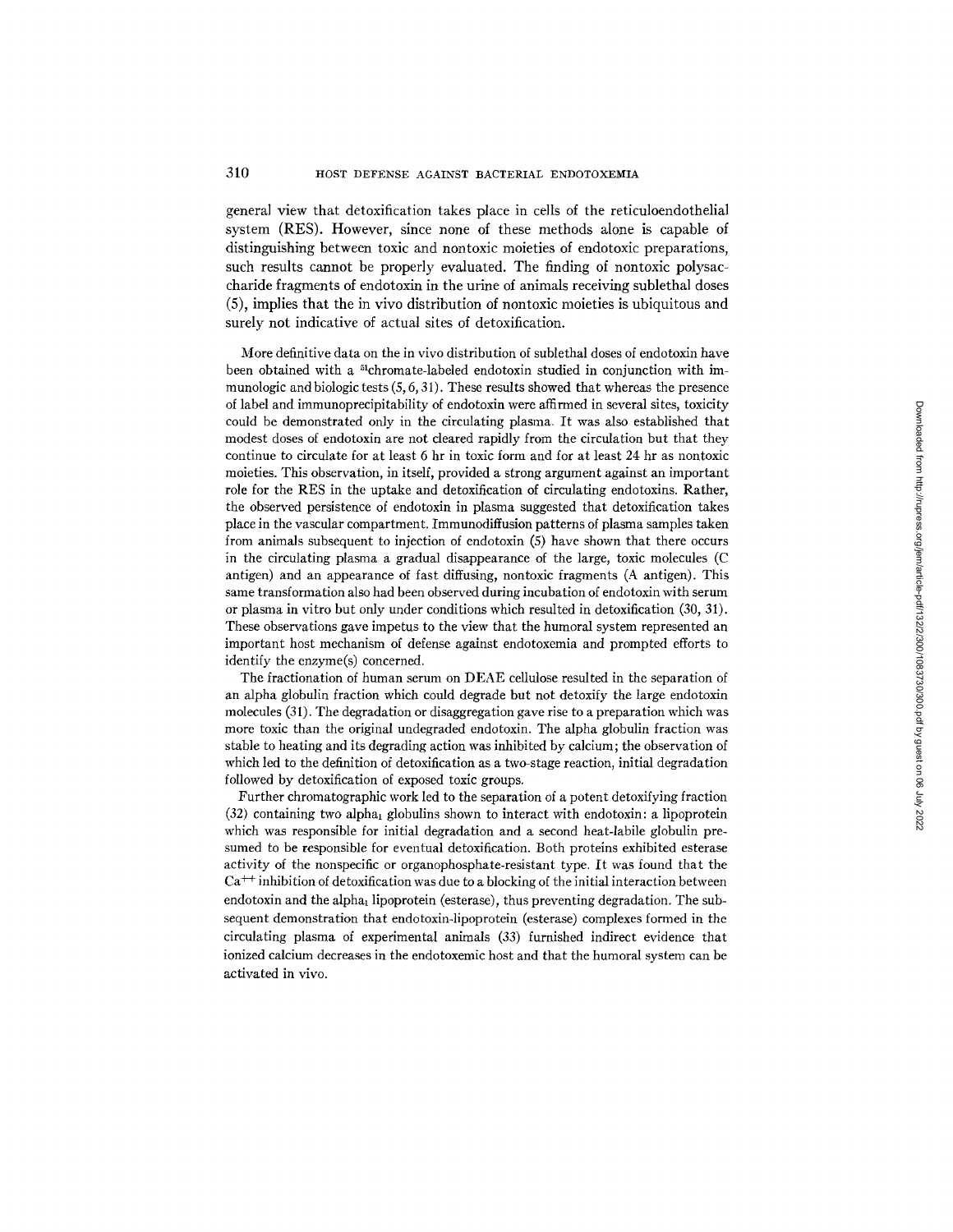The present data provide direct evidence of a downward shift in  $[Ca^{++}]$ which develops gradually during the first few hours following endotoxin administration. The host mechanism responsible for the observed decrease in  $[Ca^{++}]$ in postendotoxin serum is not known. However, it is likely that  $Ca<sup>++</sup>$  binding results from increases in plasma lactate and phosphate as well as from increases in lipoproteins; all have been reported to increase within a few hours after exposure to endotoxic products (10, 12, 13, 15, 16).

The detoxification studies on serum samples taken from rabbits before and subsequent to endotoxin administration clearly demonstrated the development of a marked increase in the detoxifying capacity of the circulating plasma. The time study (Fig. 2) showed that little change took place in the rate of detoxification during the first  $1-2$  hr postendotoxin but that the rate increased markedly thereafter and paralleled the downward shift in ionized calcium. The timing of this change in rate of detoxification was also observed in vivo (Fig. 3 and reference 5) as judged by the marked reduction in C antigen precipitation which occurred in circulating plasma after the 1st hr postendotoxin. The increase in the rate of detoxification witnessed by immunodiffusion assay was observed more strikingly in the biologic assay which indicated a greater than twelvefold increase in the detoxifying rate of 5 hr postendotoxin serum. The data also demonstrated that the interaction of endotoxin with the lipoprotein (esterase) was much more intense in 5 hr postendotoxin serum than in preendotoxin samples. This would be expected in circumstances where increased detoxification takes place (32) and is in accord with in vivo observations showing a gradual intensification in the interaction of endotoxin with lipoprotein (esterase) during a 6 hr postendotoxin period (33).

The enhanced detoxifying capacity of postendotoxin serum was not due to reduced  $[Ca^{++}]$  alone. A significant increase in the heat-stable, organophosphate-resistant esterase level most probably contributed to this enhanced capability. Attempts to demonstrate that increased esterase activity was associated with an increase in the alpha<sub>1</sub> lipoprotein (esterase) were only partly successful. In acrylamide gel electrophoresis, the esterase zone in the albuminalpha1 globulin region was stronger in postendotoxin serum but lipoprotein staining in the gel medium was too weak to permit a conclusive statement. However, such an increase could be anticipated in view of the above mentioned reports of lipidemia and lipoproteinemia following exposure to endotoxins. The finding of no significant increases in heat-labile, DFP-resistant esterase zones in postendotoxin serum made it appear that the detoxifying esterase level did not change. These points require further investigation, however, before it can be established that the enhanced detoxifying capacity of postendotoxin serum is due only to decreased  $[Ca^{++}]$  and increased levels of endotoxin-degrading lipoprotein (esterase).

The in vitro detoxification studies were designed to approach as closely as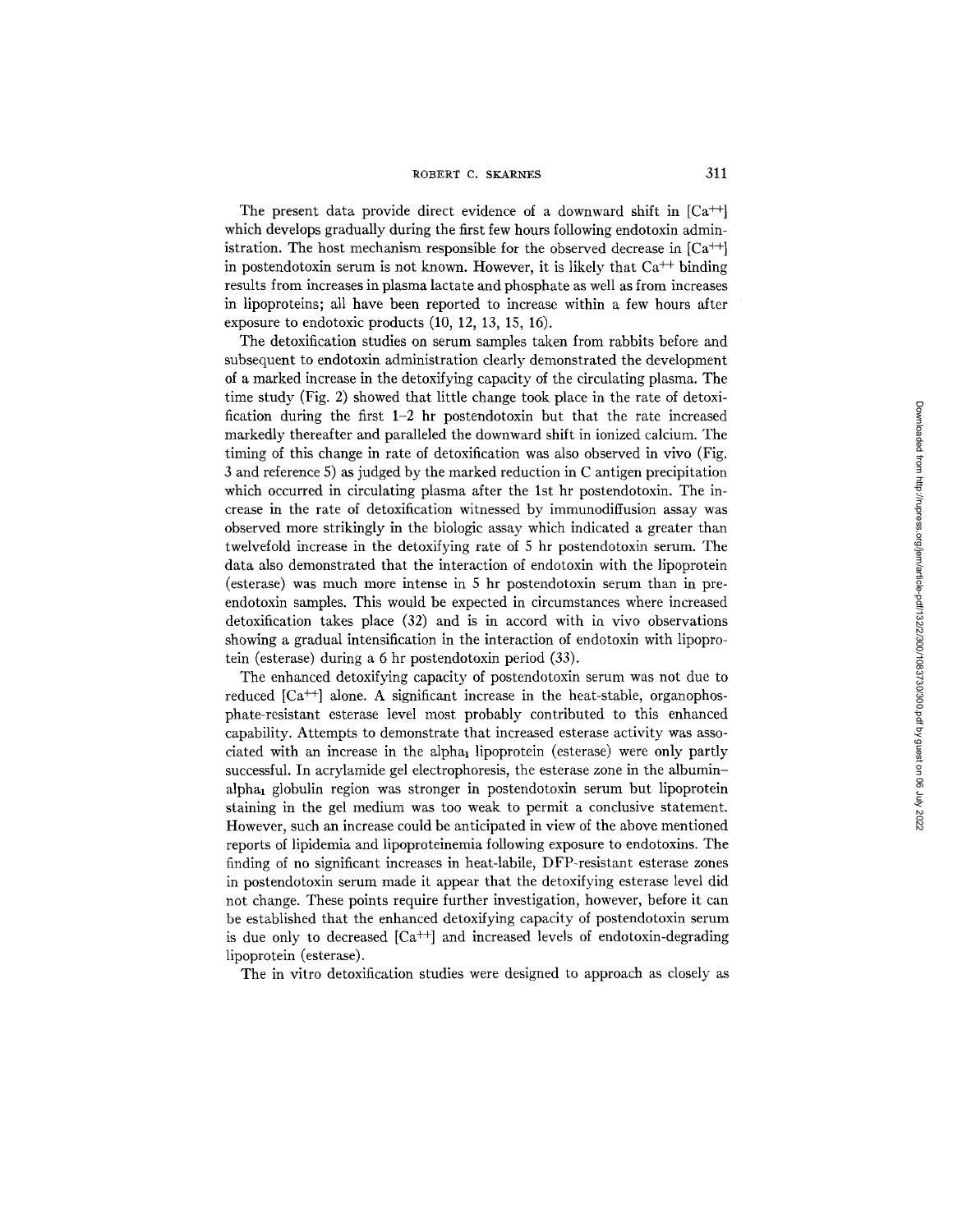possible in vivo conditions. Blood samples were kept from contact with air to prevent changes in pH and only fresh, undiluted serum was employed. Except for the small volume of endotoxin, no other agents or buffers were added to the serum samples before or during incubation. Only the fact that serum rather than whole plasma was used in the detoxification experiments made the in vitro conditions significantly different from those in an in vivo milieu. This difference is probably of little consequence in these experiments since we had shown previously that the clotting mechanism, per se, has no effect on the detoxifying capacity of plasma (25).

The present results, together with previous observations (5, 31-33), provide firm evidence of the functional importance of the humoral detoxifying system in host defense against endotoxemia. The increase in detoxifying capacity of postendotoxin serum coincides in timing, both in vitro and in vivo, with the gradual (a) drop in  $[Ca^{++}]$ , (b) increase in heat-stable, organophosphateresistant esterase level,  $(c)$  intensification of the endotoxin-lipoprotein (esterase) complex, (d) loss of C antigen precipitability and toxicity as determined by immunodiffusion and biologic assays. The activation of this humoral mechanism in rabbits receiving modest, sublethal doses of endotoxin, requires 4-5 hr, at which point the circulating plasma becomes a very potent medium for the detoxification of endotoxins. The obvious implications of the present findings to the endotoxin-tolerant state will be considered in a subsequent report.

Plasma enzymes other than the organophosphate-resistant, carboxylic esterases have not been implicated in the detoxification of endotoxin. Evidence to date has shown that neither hemolytic complement (29) nor serum lipase (28) contribute to the detoxification reaction. My own experience with a large number of purified and semipurified preparations of esterolytic enzymes has shown none to be capable of reducing the toxicity of endotoxins. These included several different preparations of lipases, phosphatases, and lysozymes (esterase-contaminated) as well as cholinesterase, phospholipase, phosphodiesterase, trypsin, chymotrypsin, papain, and pronase.

Reports have appeared purporting to show that the plasma-inactivation of the lethal action of endotoxin is reversible and nonenzymatic in nature (20, 26). The evidence for this was derived from experiments in which the dctoxifying capacity of plasma was exceeded by the large doses of endotoxin employed. Therefore, it is probable that a significant portion of the endotoxin is not detoxified but only bound reversibly to plasma proteins in a nonenzymatic interaction. It is unlikely that reversible inactivation or, more appropriately, reversible neutralization will be observed if the dose of endotoxin per milliliter of plasma does not exceed 50  $\mu$ g, the maximum detoxifying capacity of mammalian plasma in vitro under the best of circumstances?

Although the reticuloendothelial system has been widely implicated as the system of major importance in the uptake and detoxification of circulating endotoxins, direct evidence in support of this view is lacking. It is reasonable to assume that in normal

<sup>2</sup> Skarnes, R. C. Unpublished data.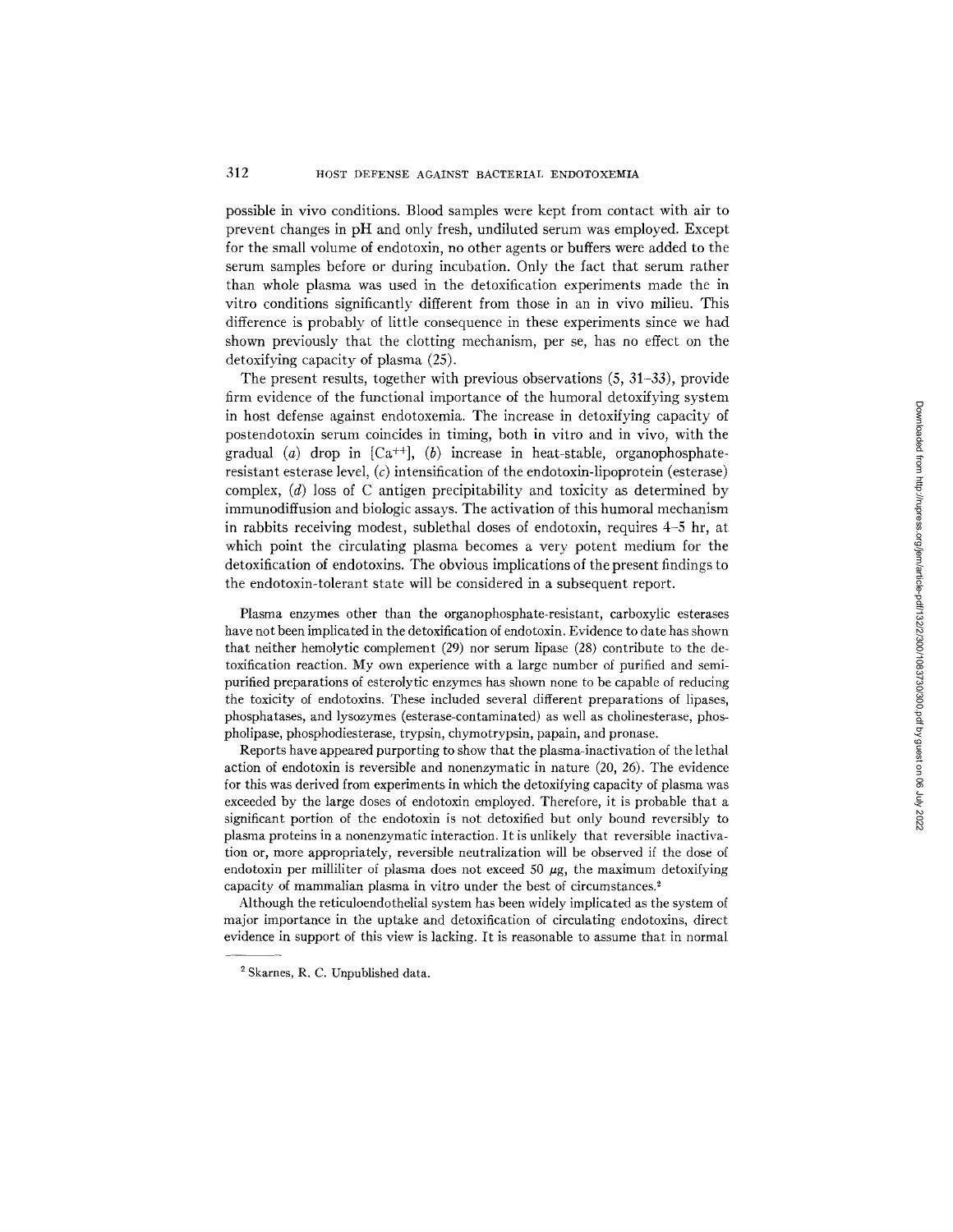circumstances the RES is quite able to remove and to detoxify the very small quantities of free endotoxins which may reach the general circulation from the gut or via bacterial cells during transient low-level bacteremias. In special circumstances, however, it has been shown that cells of the RES are capable of both rapid uptake and detoxification of substantial amounts of endotoxins. The studies of Fine and his coworkers (21, 27, 36) established that denervation of RES organs, induced by surgery or anesthesia, will allow for a greater participation of the liver and spleen in detoxification and will protect animals from the lethal action of endotoxins. This is most probably accomplished by prevention of vasoconstriction and the resultant maintenance of normal blood passage through RES tissues. This interpretation receives support from the observation that endotoxin disappears more quickly from the circulation of animals with denervated RES tissues (24). In nonoperated animals, however, endotoxins given parenterally are excluded in large part from the RES and remain in the circulating plasma for many hours (5, 24, 31, 33).

The rapid clearance from the blood of endotoxin-antibody complexes formed in vitro (7) may well be due to a reduced vasoconstrictive action of the complexed toxin. Likewise, the reversibly neutralized endotoxin-serum protein complexes (20, 26) may be less vasoactive than free endotoxins and largely removed by the RES. This then would have the effect of broadening the defensive capability of the host by making cells of the RES available for detoxification. It is emphasized that these are special instances of RES participation which probably have little relevance to the usual type of experimental endotoxemia or to endotoxemias which may develop during Gramnegative infections. Intracellular detoxification of such eomplexed endotoxins as well as of endotoxins bound to bacterial cells may well be accomplished by organophosphateresistant esterases like the one identified in spleen tissue (34).

In the present study, as in the vast majority of other studies, endotoxemia was induced by the injection of endotoxin freed from the bacterial cell. The equivalent to this degree of endotoxemia in natural infections would most probably be encountered in animals with a developing bacteremia, in which case the failure of the RES-clearing mechanism can be expected to lead to an increasing endotoxemia. Pronounced interference with the uptake of colloids by the liver following injection of endotoxins has been reported by several investigators (1, 3, 14, 18) and as little as 10  $\mu$ g of endotoxin in rabbits can effectively interfere with RES function for many hours (2). Consequently, a persisting bacteremia may well lead to an endotoxemia which is of sufficient magnitude to exclude the RES from participation in detoxification. The main burden of defense would then be shifted to the humoral phase, resulting in activation of the plasma-detoxifying system in the manner described above. In the present report, activation of the plasma-detoxifying enzymes was induced in rabbits by the injection of 100  $\mu$ g of endotoxin per kg but even as little as 10  $\mu$ g per kg evoked a substantial increase in the detoxifying capacity of 5 hr postendotoxin serum.

The treatment of animals with chemical or biological agents which increase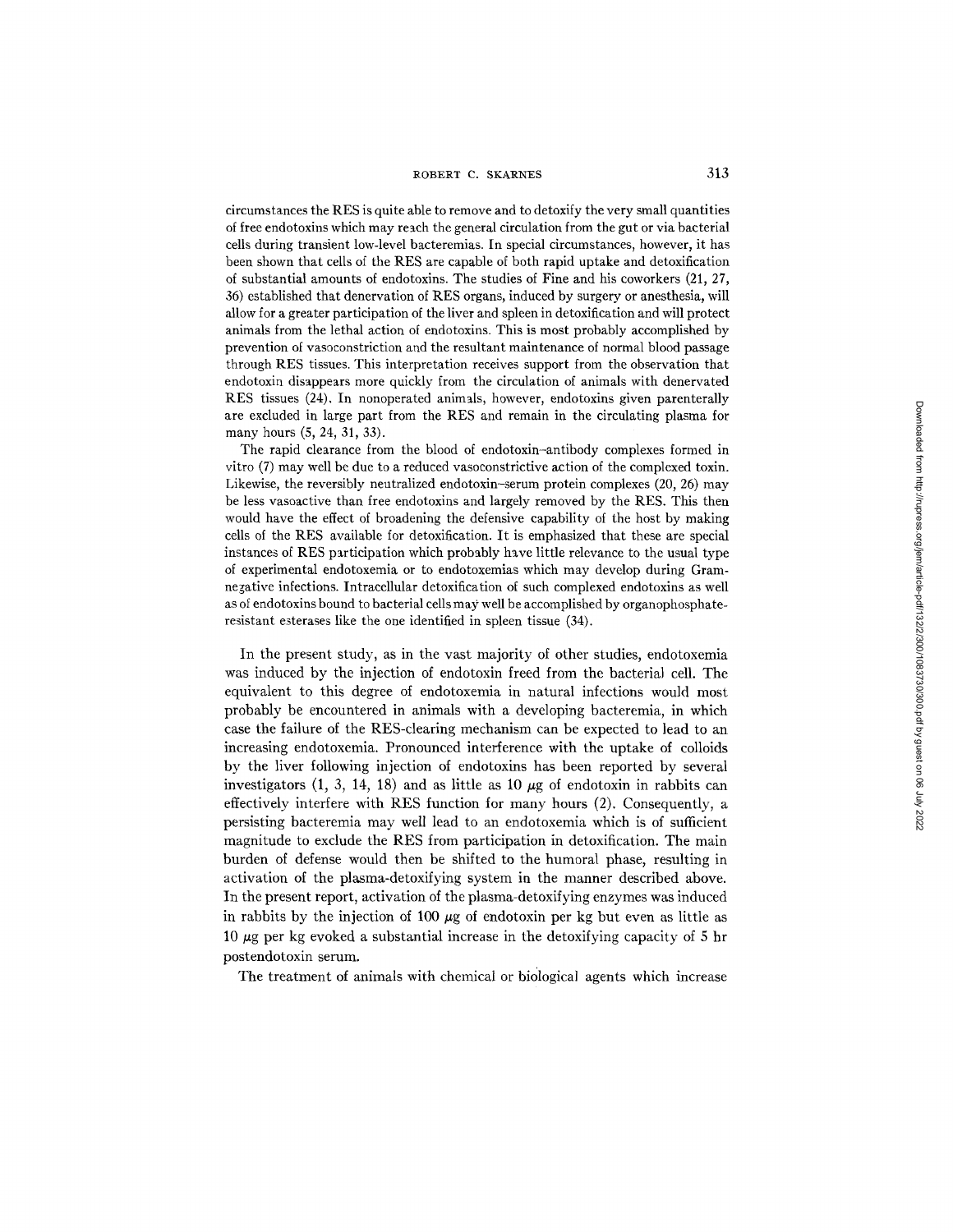sensitivity to endotoxins and interfere with granulopectic activity of the RES  $(1)$  or which alter the detoxifying potential of extracts of liver  $(9, 11)$  has been done with the aim of implicating the RES in host defense against endotoxins. Interpretations of results based on such experiments deserve reconsideration in terms of the effect of these agents on the plasma detoxifying system. For example, a plasma concentration of 0.075% thorium dioxide (Thorotrast, Fellows Medical Manufacturing Co., Inc, Detroit, Mich.) which is only onetenth of the dose required to blockade the RES will completely inhibit the plasma esterases which detoxify endotoxin.<sup>2</sup> It is likely that some of the reported discrepancies between enhanced RES activity and increased susceptibility to endotoxins (1, 8, 35) will be explained by an induced deficiency in plasma-detoxifying capacity brought about by the particular agent employed to stimulate RES function.

#### **SUMMARY**

The present study defines the early response of normal rabbits to the intravenous injection of a single, sublethal dose of endotoxin. Within the first few hours following endotoxin there occurs in the circulating plasma of recipients a decrease in ionized calcium, a threefold increase in the heat-stable, organophosphate-resistant esterase level, and a striking increase in the endotoxindetoxifying capacity. These results are fully consistent with the thesis that circulating plasma represents a principal site of detoxification and that plasma esterases of the nonspecific, carboxylic type are of major concern in defense against circulating endotoxins.

The excellent technical assistance of Mrs. Janice Lundberg is acknowledged.

#### BIBLIOGRAPHY

- 1. Atkins, E. 1950. Pathogenesis of fever. *Physiol. Rev.* 40:580.
- 2. Benacerraf, B., and M. M. Sebestyen. 1957. Effect of bacterial endotoxins on the reticuloendothelial system. *Fed. Proc.* 16:860.
- 3. Biozzi, G., B. Benacerraf, and B. N. Halpern. 1955. The effect of *Salmonella lyphi*  and its endotoxin on the phagocytic activity of the reticuloendothelial system, *Brit. J. Exp. Pathol.* 36:225.
- 4. Boivin, A., and L. Mesrobeanu. 1935. Récherches sur les antigènes somatiques et sur les endotoxines des bactéries. I. Considérations générales et exposé des techniques utilis6es. *Rev. Immunol.,* 1:553.
- 5. Chedid, L., R. C. Skarnes, and M. Parant. 1963. Characterization of a 51Cr-labeled endotoxin and its identification in plasma and urine after parenteral administration, *J. Exp. Med.* 117:561.
- 6. Chedid, L., M. Parant, F. Boyer, and R. C. Skarnes. 1964. Nonspecific host responses in tolerance to the lethal effect of endotoxins. *In* Bacterial Endotoxins. M. Landy and W. Braun, eds. Rutgers Univ. Press, New Brunswick, N.J. 500.
- 7. Chedid, L., F. Parant, M. Parant, and F. Boyer. 1965. Localization and fate of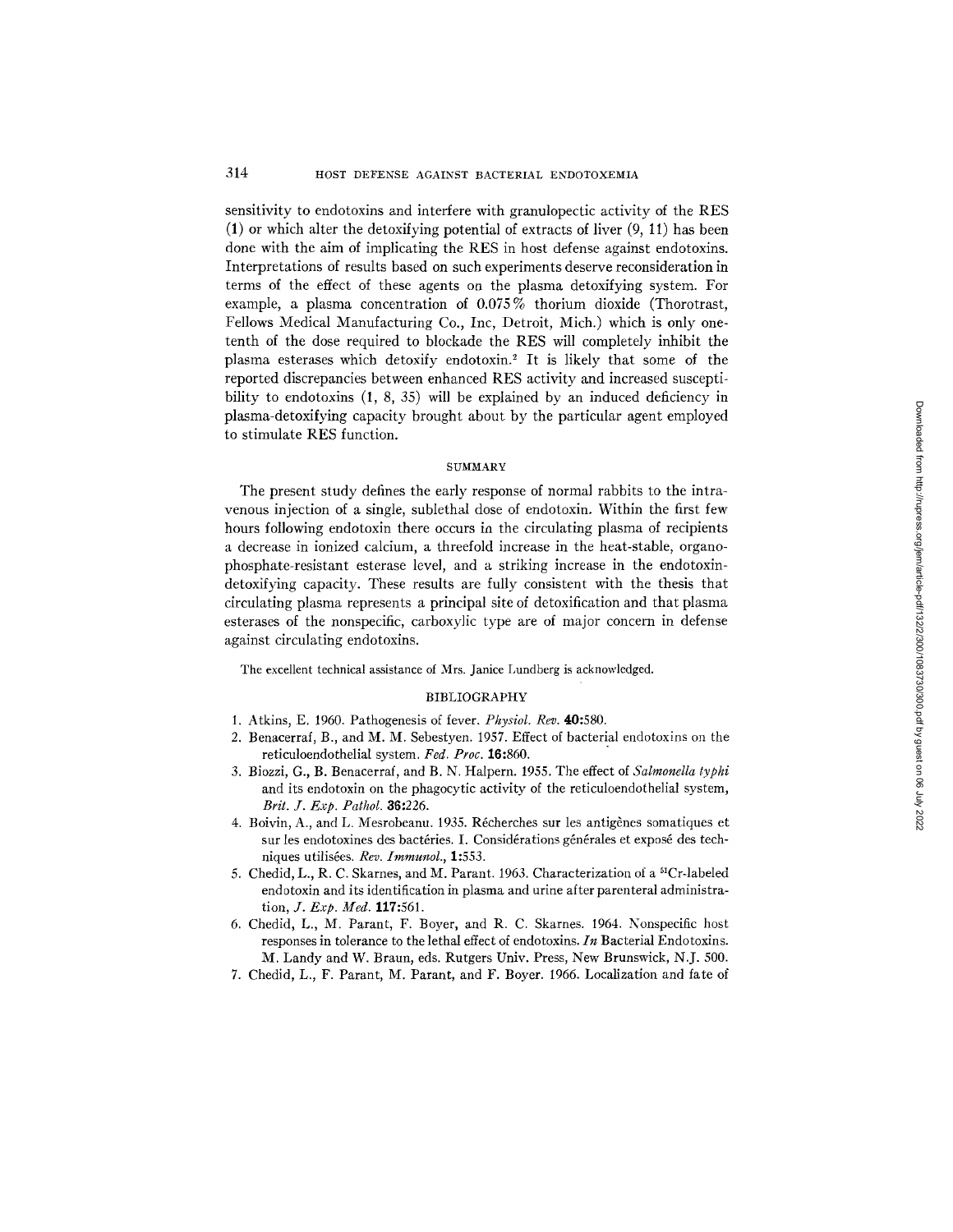${}^{51}Cr$ -labeled somatic antigens of smooth and rough *Salmonellae. Ann.* N.Y. *Acad. Sci.* 133:712.

- 8. Cooper, G. N., and A. E. Stuart. 1961. Sensitivity of mice to bacterial lipopolysaccharide following alteration of activity of the reticuloendothelial system. *Nature (London).* 191:294.
- 9. Corwin, L. M., and W. E. Farrar. 1964. Nature of the endotoxin-inactivating principle in guinea pig liver. *J. Bacteriol.* 87:832.
- 10. Delafield, M. E. 1932. A comparison of the changes in blood sugar and blood phosphorus in rabbits following the injection of suspensions of different dead bacteria. *J. Pathol. Bacteriol.* 85:53.
- 11. Farrar, W. E., and L. M. Corwin. 1966. The essential role of the liver in detoxification of endotoxin. *Ann. N.Y. Acad. Sei.* 188:668.
- 12. Gallin, J. I., D. Kaye, and W. M. O'Leary. 1969. Serum lipids in infection. N. *Engl. J. Med.,* 281:1081.
- 13. Hirsch, R. L., D. G. McKay, R. I. Travers, and R. I. Skraly. 1964. Hyperlipidemia, fatty liver and bromosulfophthalein retention in rabbits injected intravenously with bacterial endotoxins. *J. Lipid Res.* 5:563.
- 14. Howard, J. G., D. Rowley, and A. C. Wardlaw. 1958. Investigations on the mechanism of stimulation of nonspecific immunity by bacterial lipopolysaccharides. *Immunology.* 1:181.
- 15. Kun, E., and C. P. Miller. 1948. Effect of bacterial endotoxins on carbohydrate metabolism of rabbits. *Proc. Soc. Exp. Biol. Med.* 67:221.
- 16. Lequire, V. S., J. D. Hutcherson, R. L. Hamilton, and M. E. Gray. 1959. The responses of the serum lipids of rabbits to single and repeated injections of Shear's polysaccharide, *J. Exp. Med.* **110:**293.
- 17. Moore, E. W. 1969. Studies with ion-exchange calcium electrodes in biological fluids: Some applications in biomedical research and clinical medicine. *In* Ion Selective Electrodes. National Bureau of Standards, No. 314. United States Government Printing Office, Washington, D.C. Chap. 7.
- 18. Moses, J. M., and W. J. MacIntyre. 1963. Effect of endotoxin on simultaneously determined cardiac output and hepatic blood flow in rabbits, *J. Lab. Clin. Med.*  61:483.
- 19. Ornstein, L., and B. J. Davis. 1969. Acrylamide electrophoresis, *In* Electrophoresis and Immunoelectrophoresis. L. P. Cawley, editor. Little, Brown and Co., Boston. 308.
- 20. Oroszlan, S., V. W. McFarland, P. T. Mora, and M. J. Shear. 1966. Reversible inactivation of endotoxin by plasma proteins. *Ann. N.Y. Aead. Sci.* 133:622.
- 21. Palmerio, C., B. Zetterstrom, J. Shammash, E. Euchbaum, E. Frank, and J. Fine. 1963. Denervation of the abdominal viscera for the treatment of traumatic shock. *N. Engl. J. Med.* 269:709.
- 22. Peterson, C. R., and J. G. Brunson. 1959. Effects of endotoxins on serum calcium: relationship to breakdown of blood brain barrier. *Fed. Proc.* 18:499. (Abstr.)
- 23. Pieroni, R. G., E. Broderick, and L. Levine. 1969. A simple method for the quantitation of submicrogram amounts of bacterial endotoxin. Fed. Proc. **28:**307. (Abstr.)
- 24. Rojas-Corona, R., R. C. Skarnes, S. Tamakuma, and J. Fine. 1969. The *Limulus*